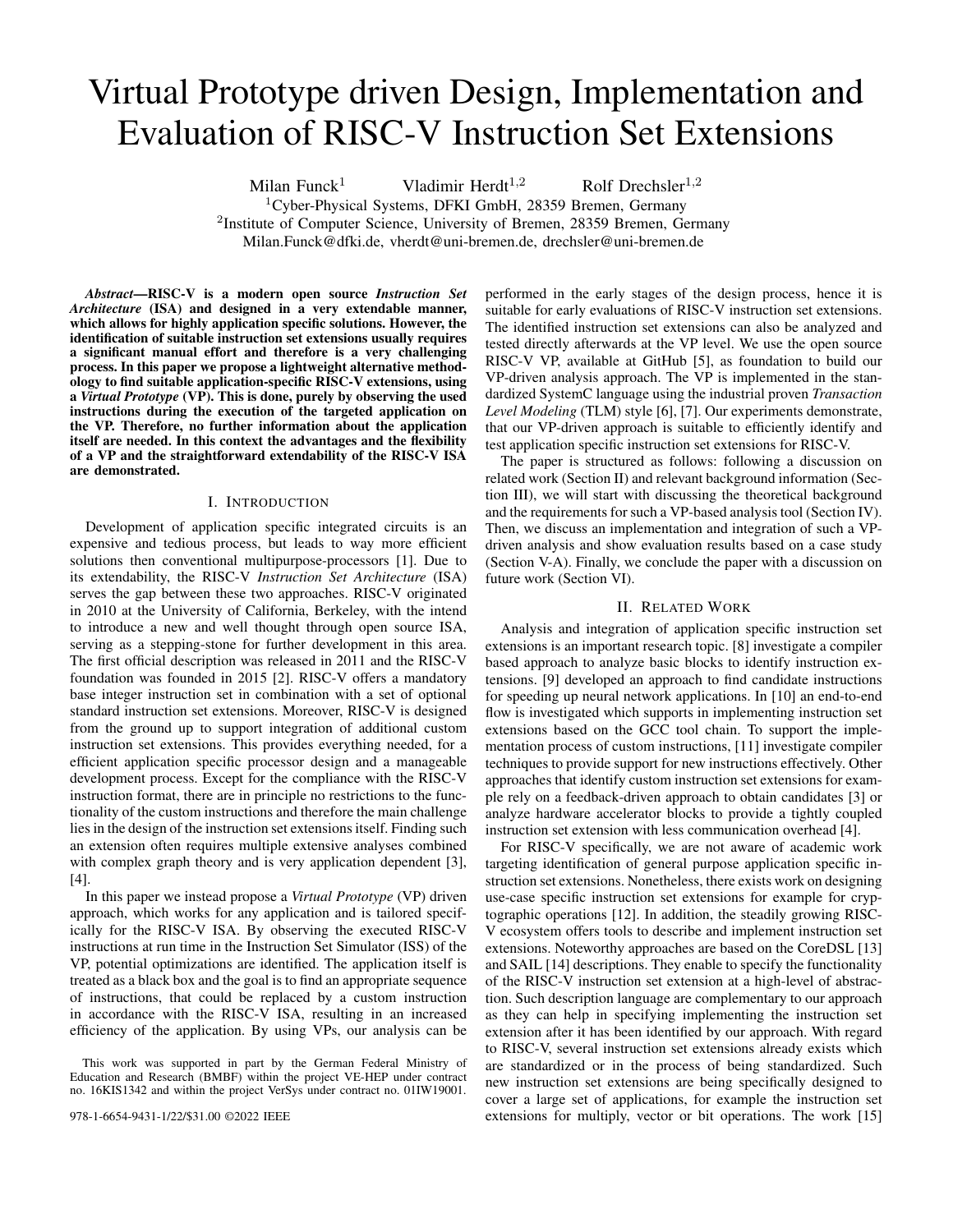reports results on enhancing the RISC-V ISA in order to improve code density by modifying the available instructions in the standard instruction sets themselves. Finally, there exists proprietary tools, such as provided by Codasip, to integrate custom instruction set extensions in order to build domain specific processors [16]. At the hardware level, another recent research direction proposed to leverage a combination of FPGAs with a RISC-V processor to enable reconfigurable instruction sets at run time [17].

## III. PRELIMINARIES

This section reviews relevant background information on RISC-V (Section III-A) as well asl SystemC TLM and the RISC-V VP (Section III-B).

## *A. RISC-V ISA*

The latest version of the RISC-V ISA includes a base integer instruction set for 32 and 64 bit architectures and a first draft for a 128 bit version. In addition to this, the RISC-V ISA contains several standard extensions, such as the floating point extension, the multiplication extension or the compressed instruction extension. Also, there is a number of op-codes reserved for custom instruction set extensions [18]. Every instruction follows a certain instruction format, with the 7 lowest bits being the main part of the instructions opcode. There are essentially six types of instruction, depending on the constellation of used registers and immediate values. For every instruction that uses one or more of the source and destination registers, their position in the instruction is always the same. The rest of the available bits is used to either encode an immediatevalue or extend the opcode space. Except for the 7-bit opcode, custom instructions however do not necessarily have to follow this convention and the remaining bits can be used to encode whatever is desired and required for application specific purposes.

## *B. SystemC TLM 2.0 and RISC-V VP*

SystemC [6] was introduced by the Open SystemC Initiative (OSCI) in the year 1999. It is an extension of the C++ class library and enables the modeling of hardware behavior or rather the modeling of time, reactivity, hierarchy and concurrency. By using communication mechanisms and hardware data types an event based simulation core can simulate a desired hardware model. The RISC-V VP uses a TLM 2.0 bus to connect the individual modules via memory mapping. This way, data can be exchanged between the modules from the software-side simply just by performing read- and write-operations to the respective memory-address. A transaction-object is then used inside of the VP to simulate the data-transmissions. Therefore, only a TLM-interface and a certain unused address-space is needed to add a new module through the TLM-ports. Finally, a basic timing model is incorporated into the RISC-V VP, which can be modified in the ISS to update the RISC-V instruction execution timings and used in conjunction with the TLM 2.0 timing capabilities to suit the individual application [19].

#### IV. DYNAMIC INSTRUCTION ANALYSIS

In this section we describe our proposed approach for a dynamic analysis method to design and evaluate application-specific instruction set extensions. First, we start with an overview of the core concept, which is aided by a short example and then followed by more detailed descriptions for the general procedure.

The goal of this approach is to find combinations of executed instructions that could be replaced by a simple custom instruction, resulting in less needed processor-cycles and instruction memory space. For example the ADDI-instruction adds a given immediatevalue to the value of a given register and stores the result in a



Fig. 1. Overview on general procedure

given destination-register. This instruction could be used to increment a loop-iterator. In this case only one register is used and the immediate-value would probably be 1. Hence the bits used to encode two of the three parameters are wasted. If say a jumpinstruction to the beginning of the loop would follow, these bits could be used to encode the offset-value for the jump.

This example shows, that certain combinations of instructions could be encoded in a single one, if they are reduced to their situational purpose. If the exact same sequence of instructions is used very often during the execution of a certain algorithm, it could be worth it, to use a custom extension instead. Therefore, mainly two questions have to be answered, in order to formulate an application-specific optimization proposal:

- Which executed instructions could be combined into a new instruction?
- What added value would this new instruction actually bring?

To answer these questions, we designed a VP-based dynamic instruction analysis approach, that operates sequentially in four main steps. Fig. 1 shows an overview of these four steps, which will be described in the following respective subsections.

## *A. Gathering Executed Instructions*

The first step is to gather a sample of executed instructions representative of the application. The target algorithm should be run inside of a simulation, close to the real target application environment and in a representative scenario. The results of the analysis will depend mostly on the quantity of sub-sequences of executed instructions in relation to the overall executed instructions. Hence it is advised to limit the number of gathered instructions to where these proportions stay fairly stable. Apart from the gathered instructions it is beneficial to store some additional information about them, that could be useful for analysis. This includes the number of executed instructions, the number of executed cycles for each instruction and in total, which extensions are used, how often each of the single instructions is executed and how many different parameters are used.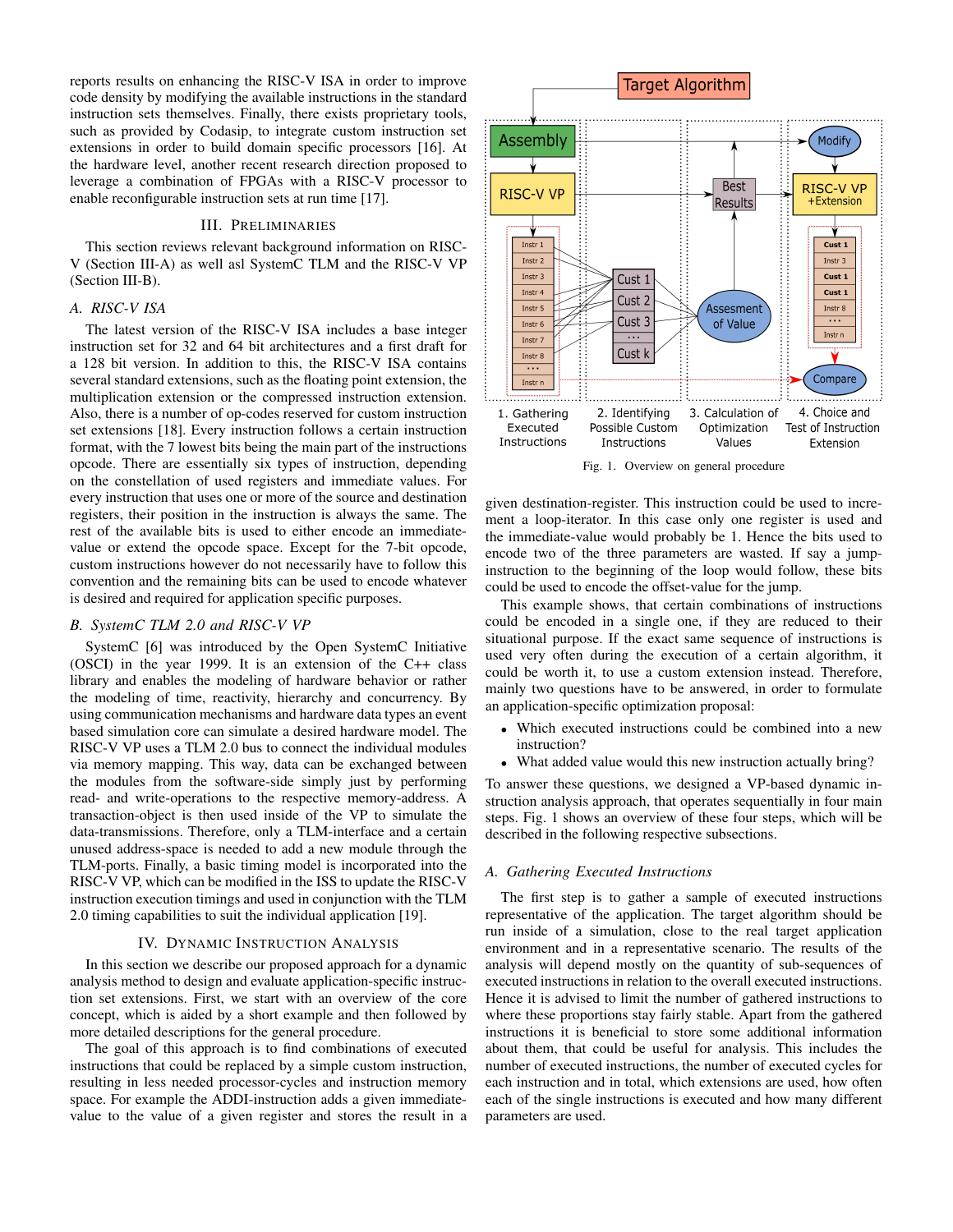## *B. Identifying Possible Custom Instructions*

In the second step potential candidates for an instruction set extension are identified. Each of them is represented by at least one sub-sequence of the representative sequence of executed instructions and a corresponding custom instruction, that is able to replace it. A certain sequence of instructions can only be replaced by a custom instruction, if the execution of the latter results in the same outcome, as the original sequence would. From the softwareside the only limitation of a custom instruction set extension is the number of parameters (registers and immediate-values), that can be encoded in the given instruction length. The actual execution of the corresponding operations has then to be implemented in hardware. The Example in the beginning of this section shows, that some parameters of executed instruction are not always needed, for example when the source-register and the destination-register are the same. Therefore the main objective is to identify every sub-sequence of executed instructions, that operates on a set of parameters, which could be encoded in a single instruction. The following strategies and considerations can be used to do so and will be explained using the exemplary assembler code seen in Fig. 2:

*1) Collecting Registers and Immediate Values:* If the same register or the same immediate value is used by more then one executed instruction of a sequence, it has to be encoded just once. For example in Fig. 2 the first two instructions use a total of two different registers and both use the same immediate value. Therefore the first custom instruction displayed in Fig. 2 could replace them.

*2) Constant Immediate Values:* Most immediate values use a large amount of the available encoding space. However they do not necessarily have to be encoded and instead the used immediate value can be considered as constant for the custom extension. For example in Fig. 2 the second and the third instruction use a total of two different registers and two different immediate values. By choosing one of them as constant the second custom instruction displayed in Fig. 2 could replace them.

*3) Constant Zero-Register:* The RISC-V ISA specifies the zero-register as a constant (hardwired) 0. Therefore it does not necessarily have to be encoded, because using it as a destinationregister has no effect and using it as a source-register can be replaced by using the value 0 directly. For example in Fig. 2 the fourth instruction is used to subtract the value of register x3 from the value of register x0 and store the result in the register x4. The actual outcome is x4 being the negation of x3 and therefore encoding x0 would not be necessary in a corresponding custom instruction.

*4) Skipping Instructions:* When sequentially trying to fit the parameters of multiple executed instructions in to a single one, there obviously comes the point, where the next one does not fit anymore. Under certain circumstances the next executed instruction can be skipped to still make use of the remaining encoding space. Of course, the skipped instruction then has to be executed after the resulting custom instruction in the modified application code and this is only possible, as long as the resulting change in the execution order does not change the overall outcome. Effectively that means, that an instruction can only be skipped and executed later, if it does not write to registers, that would have been read from afterwards and if it does not read from registers, that now are written to, before the delayed execution. For example in Fig. 2 the third and the fourth instructions use a total of four different registers and one immediate value, which would be to many parameters to fit into a custom instructions. However, changing the execution order by swapping the fourth and the fifth instruction would have no effect on the outcome, meanwhile the third and the fifth instruction could actually be replaced by a custom instruction, because they only use

| 1 ADDI x3, x1, 15<br>2 ADDI x1, x1, 15<br>3 ADDI x2, x2, 11<br>4 SUB x4, x0, x3<br>5 ADD x2, x1, x2<br>6 ADDI $x4$ , $x4$ , $9$<br>7 ADDI x5, x5, 11 | $\Rightarrow$ $x3 = x1 + 15$<br>$\Rightarrow$ $x1 = x1 + 15$<br>$\Rightarrow$ x2 = x2 + 11<br>$\Rightarrow$ $x4 = x0 - x3$<br>$\Rightarrow$ x2 = x1 + x2<br>$\Rightarrow$ $x4 = x4 + 9$<br>$-$ > $\times$ 5 = $\times$ 5 + 11 |  |
|------------------------------------------------------------------------------------------------------------------------------------------------------|-------------------------------------------------------------------------------------------------------------------------------------------------------------------------------------------------------------------------------|--|
|                                                                                                                                                      |                                                                                                                                                                                                                               |  |
| $l$ cust1 r1, r2, X<br>2 cust2 r1, r2, X                                                                                                             | $\Rightarrow$ r1 = r2 + X, r2 = r2 + X<br>$\Rightarrow$ r1 = r1 + X, r2 = r2 + 11                                                                                                                                             |  |
|                                                                                                                                                      |                                                                                                                                                                                                                               |  |

Fig. 2. Exemplary Assembler Code

a total of two different registers and one immediate value, which can be encoded in the available RISC-V custom instruction set format.

*5) Multiple Solutions:* For obvious reasons there can be multiple different possible custom instructions which could replace a certain sequence of executed instructions. For example as already established above, the second and the third instruction in Fig. 2 could be replaced with a custom instruction, by choosing at least one of the immediate values as constant. The same goes for the sixth and the seventh instruction, but when choosing the second immediate value as constant, which in both cases is eleven, the corresponding custom extension could actually replace both sub-sequences. In fact, the whole exemplary sequence of instructions shown in Fig. 2 could be replaced by a single custom instruction, when all the mentioned strategies are used. The downside would be, that the corresponding custom instruction would only be able to replace a very specific sequence of instructions. Hence the resulting increase of efficiency of the resulting instruction set extension would depend on the target application. These examples show that it is best, to consider the corresponding custom extensions for every possible combination of instructions and constant/encoded parameters and the decision of which ones are suited best for the target application should be completely left to the third step, which will be explained in the next subsection.

## *C. Calculation/Estimation of Optimization Values*

The third step takes all the possible custom extensions identified before, which then have to be evaluated and compared to find the ones best suitable to optimize the target application-scenario. For this reason the effective value of each of them has to be calculated or estimated. This value is a product of the number of times, the respective sub-sequence can be replaced in the representative sequence of executed instructions (due to overlapping, this might not be the number of times, the sub-sequence was actually found) and the effective benefit from replacing this instruction string with a corresponding custom instruction during execution. This benefit is dependent on the chosen optimization goal and on the technical feasibility. For example when aiming for a higher execution speed, the number of saved processor cycles during execution could be used, but it would be necessary to calculate the number of execution cycles each of the identified custom instructions would save, when replacing/parallelizing the corresponding sequence of instructions, thus being highly dependent on the actual hardware implementation. To simplify this step it is helpful to make some assumptions about the shortest path of multiple instructions and estimate this value. When implemented, the evaluation and the presentation of results has to be highly parameterized and extendable, to allow for detailed adjustments according to a specific optimization goal.

# *D. Choice and Test of Instruction Set Extensions*

In this last step an optimization proposal is formulated. One or more custom instructions are chosen from the established results,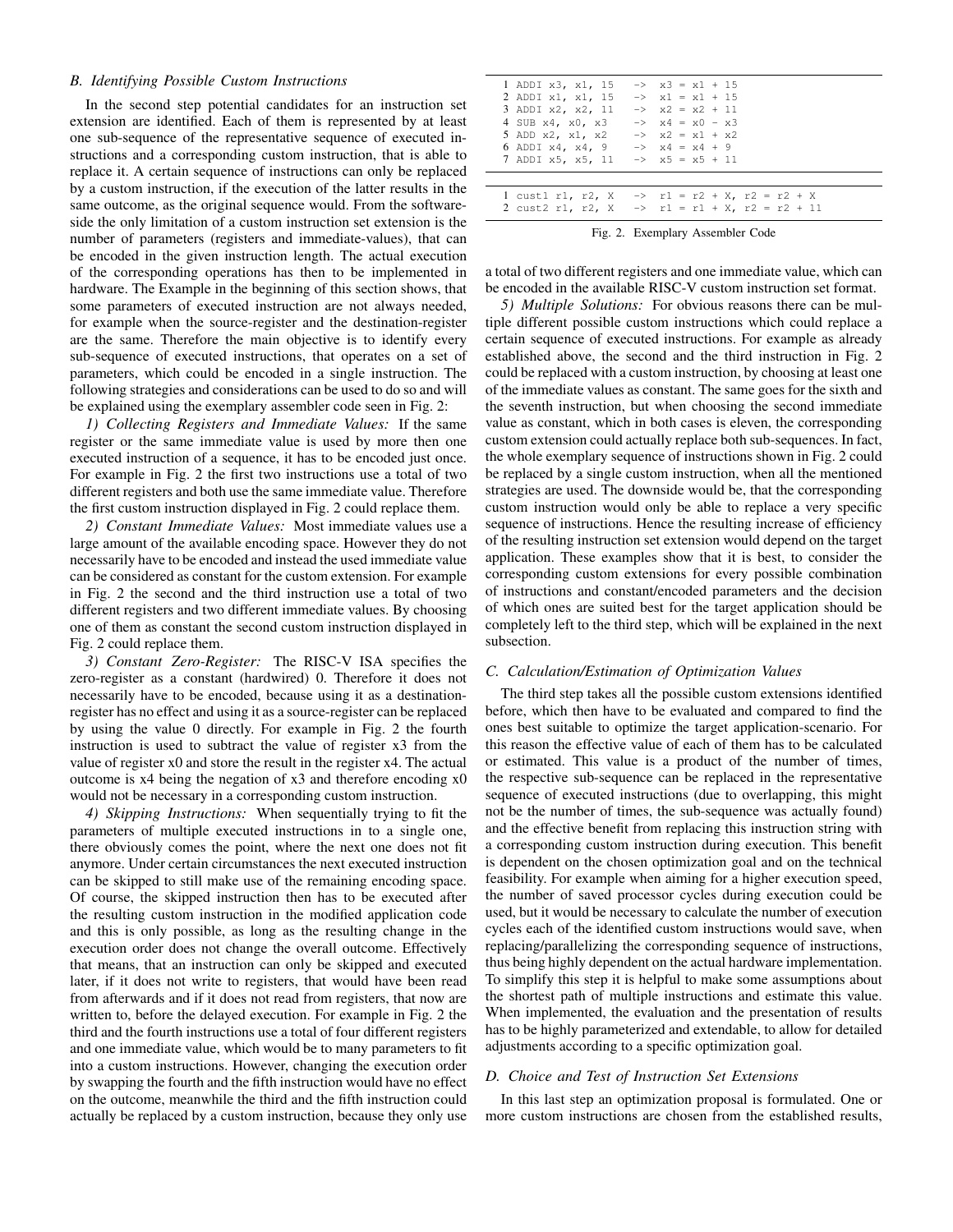

Fig. 3. VP-Architecture for the Case-Study

implemented and tested. If this choice is done manually, it is advised to limit and sort the established results on base of certain parameters, because the list of possible custom instructions could potentially be very long. As soon as a choice was made, a simulation based implementation of the instruction set extension is the obvious starting point. The application code and/or the used compiler have to be modified to use the new custom instructions instead of the respective sequence of instructions. Adaptable simulation approaches like the RISC-V VP would allow for simulating and testing interactions with the application environment rather precisely, thereby evaluating the analysis results and the optimization proposal.

#### V. EVALUATION

We have implemented our proposed approach using the open source RISC-V VP as a foundation. In this section we present evaluation results using a reverb algorithm as a case study. In the following we analyze the exemplary target application and the influence of the different analysis parameters as well as the process of adding instruction set extensions on VP-level is examined. Furthermore the analysis results of the reverb algorithm are then compared to those of a number of benchmark-algorithms, giving a first impression of what to expect from this method (Section V-D). The VP's main components for the case-study are displayed in Fig. 3 and will be explained in the following sections. Afterwards the analysis results will be summarized and discussed (Section V-E).

## *A. Case Study - Reverb Algorithm*

As the application in the center of the case study serves a reverb algorithm. It takes a stream of audio samples as an input and applies a number of different delays to it, before outputting a desired mix of the original and the processed audio stream. The result is a dense layer of echoes creating an impression of space to the audio signal and a device like this is commonly used in audio production environments. The actual implementation is based on the Schroeder-Reverberator [20] and the algorithm is written in C/C++, using the standard cross-compiler contained in the RISC-V toolchain [21]. Because of the fact, that the resulting algorithm almost entirely consists of two different types of delays, that are applied over and over again, a high potential for optimization is to be expected. The goal is, to run this algorithm on a 32-bit RISC-V processor and design a simple cost efficient instruction set extension containing up to two custom instructions, to increase the execution efficiency. In a real-world scenario the samples would be provided at a certain sample rate by an AD-/DA-converter generating them from the incoming analog audio signals. Furthermore it would convert the processed samples back to the analog domain and pass them on to the output of the overall device. Therefore a module is added to the VP as (see Fig. 3), simulating this exact process. To do so, a given exemplary wave-file is read in, extracting the samples and sequentially providing them through memory mapping (TLM).

A bare-metal version of the reverb algorithm is run on the core, accessing and manipulating these samples.

# *B. Implementation of the Analysis-Tool*

For this case-study, the analysis-tool is integrated into a 32 bit version of the RISC-V VP. Every instruction that is decoded by the ISS is also copied into a list inside of the analysis-class. Once the simulation of the target application is finished, said list is sequentially run through and starting from each instruction, the analysis-tool tries to fit as many consecutive instructions into the given instruction space. This is done by using the strategies mentioned in section IV-B. For every possible variation of constant and encoded parameters, that would suffice to encode a subsequence of instructions, a new custom instruction is created. Each unique custom instruction as well as the respective number of equivalent instances found (minus the ones that would overlap) is then added to a second list and the individual optimization values are calculated, according to the chosen analysis parameters. For Example, in order to calculate the number of cycles, that a custom instruction would need to execute a sequence of instructions all at once, certain assumptions about the shortest path were made for this case-study. Especially reading/writing from/to memory was excluded from possible parallel execution. The analysis-class contains a number of parameters, the first of which being the maximum number of instructions to be gathered. This can be used to reduce the complexity and execution time of the analysis for longer and/or repetitive applications. The next block of parameters influences the identification of the possible custom instructions. This includes the maximum number of instructions a custom instruction would replace, the maximum number of constant immediate values, that can be used and the maximum number of instructions that can be skipped, if possible. Finally a number of parameters can be used to determine how the resulting list of found instruction strings should be evaluated and how detailed the results together with the recommended instruction set extensions should be displayed.

# *C. Simulation and Verification of the Suggested Instruction Set Extensions*

The instruction set extensions suggested by the analysis tool are tested as described in section IV-D. This requires them to be included into the simulation process. Names and opcodes have to be registered in the RISC-V VP, so the ISS is able to decode and execute them. To simplify the addition of different custom extensions, the actual execution is handled by an external class, which uses a certain interface and implements the desired functionality and its timing. For any custom instruction to be actually used, whether in a simulation or otherwise, the instructions also have to be registered in the RISC-V compiler. Specifically the opcodes and the corresponding bit-masks, defining the structure of the instructions as well as the instruction definitions specifying the number/kind of encoded registers and immediate values have to be added. Once the respective files contain these information, the custom instructions can be used via inline-assembly or in the assembler code directly. The application C++ file is compiled to assembler code and modified by manually replacing the instruction sequence in question with the new custom instructions. This new assembler file is then compiled and executed on the RISC-V VP with the corresponding instruction set extension enabled. For the case-study the analysis revealed, that the following two custom instructions together would bring the highest increase in efficiency:

## | I-Immediate | r1 | empty (3 Bit) | r2 | 0001011 |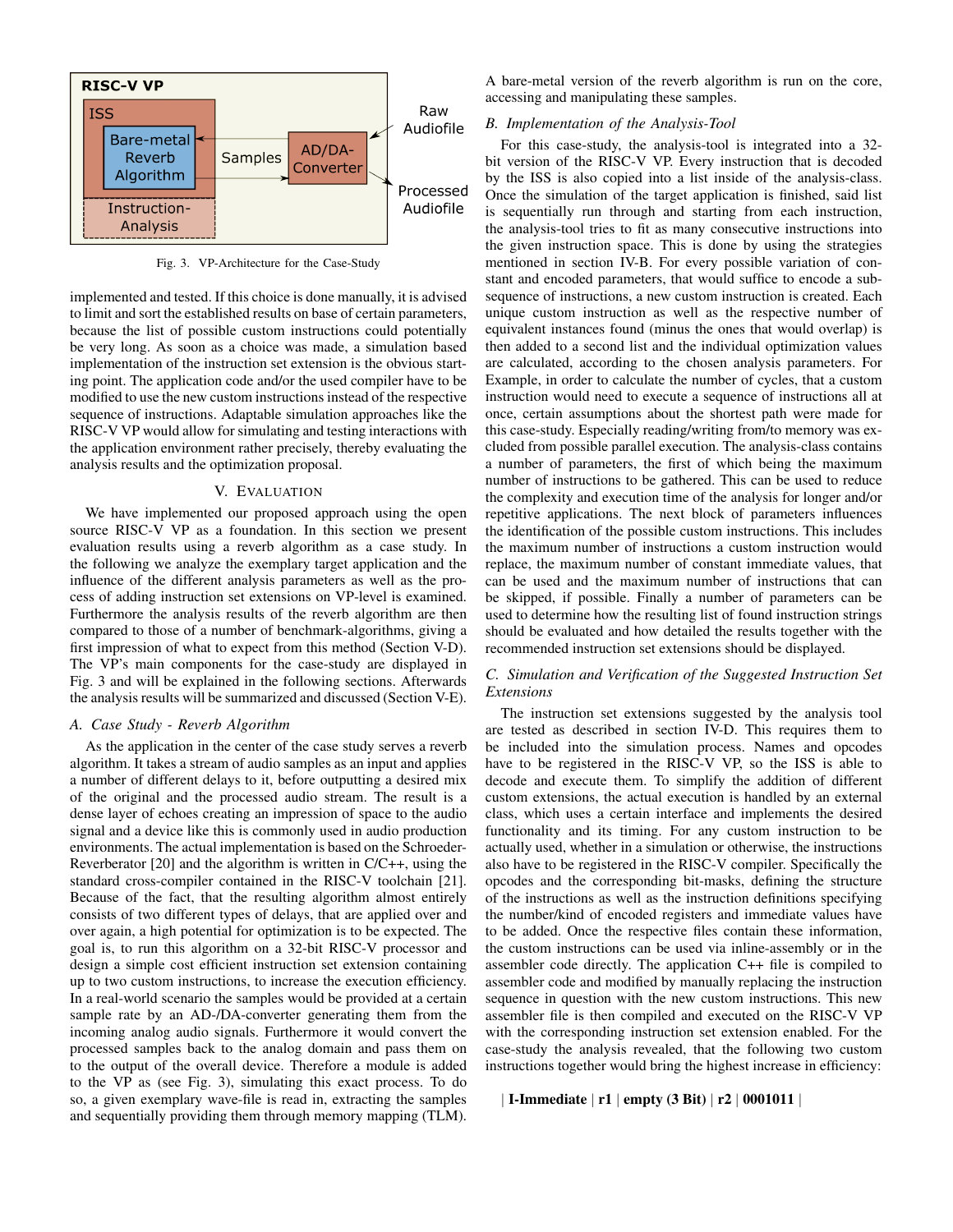

Fig. 4. Average percentage of instructions saved with one instruction over all measured algorithms



Fig. 5. Average percentage of cycles saved with one instruction over all measured algorithms

Replaced Instructions: ADDI r1, r1 Immediate SLLI r2 , r2 , 2 (constant) ADD r2 , r1, r2

# | I-Immediate | r1 | empty (8 Bit) | 0101011 |

Replaced Instructions: LUI r1, 73728 (constant) LW r1, r1, Immediate

Still it is worth mentioning, that the modification of the assembler code might not always be as trivial as replacing a certain sequence of instructions. In case of the primes benchmark algorithm for example, the custom instruction suggested by the analysis-tool is supposed to replace a sequence of instructions starting with a conditional jump. In other words the particular sequence observed during execution only happens, whenever the jump condition is fulfilled. This leaves the question, how the resulting custom instruction should be implemented and how its hardware equivalent would actually behave.

## *D. Analysis Results*

The influence of the different analysis parameters is examined by performing the analysis on the different algorithms with varying configurations and comparing the outcome. The analysis of the reverb algorithm shows, that the number of constant immediate values available has a significantly higher influence on the quality



Fig. 6. Average number of possible custom instructions identified over all measured algorithms



Fig. 7. Fibonacci-Algorithm: percentage of cycles saved with one custom instruction

of the suggested optimizations, than the addition of a constant zero register or the skipping of instructions. The same holds for the other benchmark algorithms. For instance Fig. 6 displays the average number of different possible custom instructions identified for the algorithms, in relation to the analysis parameters. The exponential correlation to the number of constants is clearly visible and the time needed to finish an analysis run rises in a similar fashion.

Fig. 4 and Fig. 5 show the average instructions and cycles that could be saved for the algorithms, when using the corresponding best two custom instruction derived from the analysis results. With a maximum of four to five constant immediate values, the optimization potential does not increase any further. Only an extended analysis of the Fibonacci-algorithm with up to 15 constant immediate values reveals, that at some point almost a fourth of the entire algorithm could be encoded in one single custom instruction. In Fig. 7 it can be observed, that this still does not lead to any real improvements in terms of saved processor cycles.

## *E. Discussion*

The case study shows, that above all the use of constant immediate values enables a compression of multiple instructions into one. A maximum number of at least five constant immediate values should be considered, to reach the best potential optimization values. Beyond that the increase of constants does not lead to any actual improvements, even though replacing instruction sequences of extreme length might be possible. In case of the Fibonacci benchmark algorithm almost the entire executed instruction sequence could be fitted into a custom instruction. Obviously the